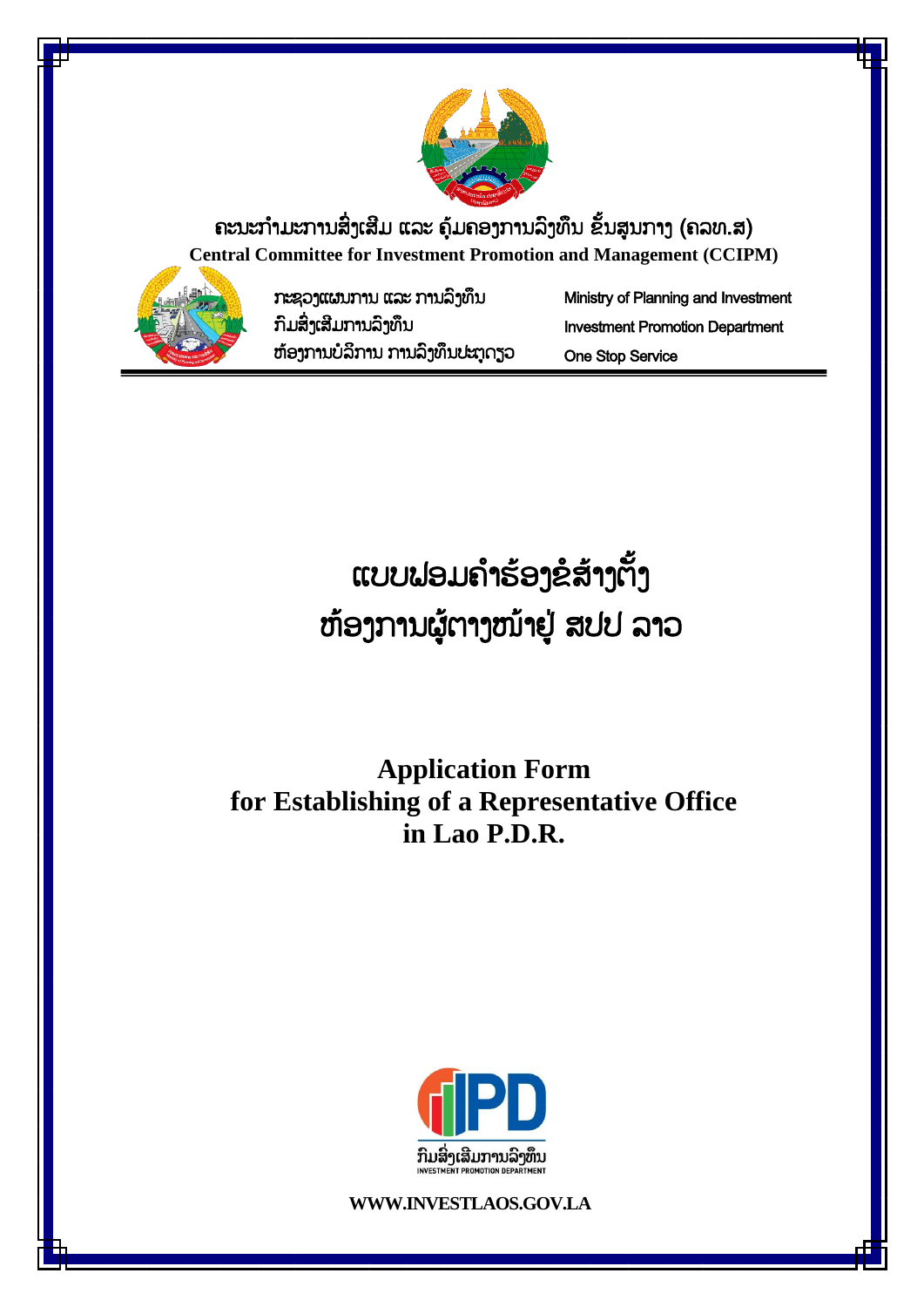# ຄຳນຳ

ລັດຖະບານແຫ່ງ ສປປ ລາວ ໄດ້ເປີດໂອກາດໃຫ້ ຜູ້ລຶງທຶນຕ່າງປະເທດ ທີ່ເປັນນິຕິບຸກຄົນ ຊຶ່ງຖືກສ້າງຕັ້ງຂື້ນພາຍ ໃຕ້ກົດໝາຍຂອງປະເທດອື່ນ ສາມາດສ້າງຕ້ຳຫ້ອງການຜູ້ຕາງໜ້າຂອງຕົນ ຢ່ ສປປ ລາວ ໂດຍສອດຄ່ອງກັບດຳລັດວ່າດ້ວຍ ການຈັດຕັ້ງປະຕິບັດກົດໝາຍ ວ່າດ້ວຍການສິ່ງເສີມການລົງທຶນຢູ່ ສປປ ລາວ ສະບັບເລກທີ 14/ນຍ, ລິງວັນທີ 17 ພະຈິກ 2016.

ການສ້າງຕ້ຳຫ້ອງການຜູ້ຕາງໜ້າ ຢູ່ ສປປ ລາວ ມີຈຸດປະສິງເພື່ອເປີດໂອກາດໃຫ້ນິຕິບກຄົນຕ່າງປະເທດ ສາມາດ ເຂົ້າ ມາສືກສາ ແລະ ເກັບກຳຂໍ້ມູນ ໃນຂະແໜງການຕ່າງໆ ທີ່ຈຳເປັນ ເພື່ອການສະເໜີ ຂໍລິງທຶນໂດຍກົງໃນອານາຄິດ. ການ ສ້າງຕັ້ງຫ້ອງການຜູ້ຕາງໜ້າ ບໍ່ແມ່ນເພື່ອຈຸດປະສິງໃນການດຳເນີນທຸລະກິດໂດຍກົງ ເຊິ່ງຈະຕ້ອງສອດຄ່ອງ ຕາມມາດຕາ 56 ຂອງ ກົດໝາຍວ່າດ້ວຍກິມສິ່ງເສີມການລິງທຶນ ສະບັບເລກທີ 14/ນຍ, ລິງວັນທີ 17 ພະຈິກ 2016 ແລະ ຂໍ້ຕົກລິງ ຂອງ ກະຊວງແຜນການ ແລະ ການລິງທຶນ ວ່າດ້ວຍການສ້າງຕັ້ງ ແລະ ຄຸ້ມຄອງຫ້ອງການຜູ້ຕາງໜ້າ ຂອງນິຕິບຸກຄົນຕ່າງປະເທດ ຢູ່ ສປປ ລາວ ສະບັບເລກທີ 1815/ກຜທ. ລົາວັນທີ 30 ກໍລະກົດ 2018.

ນິຕິບກຄົນຕ່າງປະເທດ ທີ່ຈະສະເໜີຂໍສ້າງຕ້ຳຫ້ອງການຜູ້ຕາງໜ້າ ຢູ່ ສປປ ລາວ ຈະກ້ອງໄດ້ປະກອບເອກະສານ ດັ່ງ ມີລາຍລະອຽດລຸ່ມນີ້:

- 1. ຄ ຳຮຸ້ອງຂໍສຸ້ຳງຕ ັ້ງຫຸ້ອງກຳນຜູຸ້ຕຳງໜຸ້ຳ.
- 2. ກິດລະບຽບຂອງຫ້ອງການຜູ້ຕາງໜ້າທີ່ສະເໜີຂໍສ້າງຕ້ຳ.
- 3. ໃບແຕ່ງຕ້ຳຜູ່ຕາງໜ້າ ແລະ ຫື ໃບມອບສິດຈາກບໍລິສັດແມ່ ໃນການຂໍ່ສ້າງຕ້າການຜູ້ຕາງໜ້າ ຢ່ ສປປ ລາວ ພ່ອມທັງສຳເນົາໜັງສືຜ່ານແດນ ແລະ ຊີວະປະຫວັດຫຍໍ້ຂອງຜູ້ທີ່ຖືກແຕ່ງຕັ້ງ.
- 4. ສຳເນົາໃບທະບຽນຂອງບໍລິສັດແມ່ ທີ່ມີການຢ້ຳຢືນຄວາມຖືກຕ້ອງ ແລະ ມີຜົນບ້າຄັບໃຊ້ໄດ້ .
- 5. ສຳເນົາກົດລະບຽບຂອງບໍລິສັດແມ່ (ຖ້າມີ).
- 6. ເອກະສຳນກຳນລຳຍງຳນທຳງດຸ້ຳນກຳນເງິນຂອງບໍລິສ ດແມ່.
	- $-$  ເອກະສານປະກອບທັງໝົດ 4 ຊຸດ.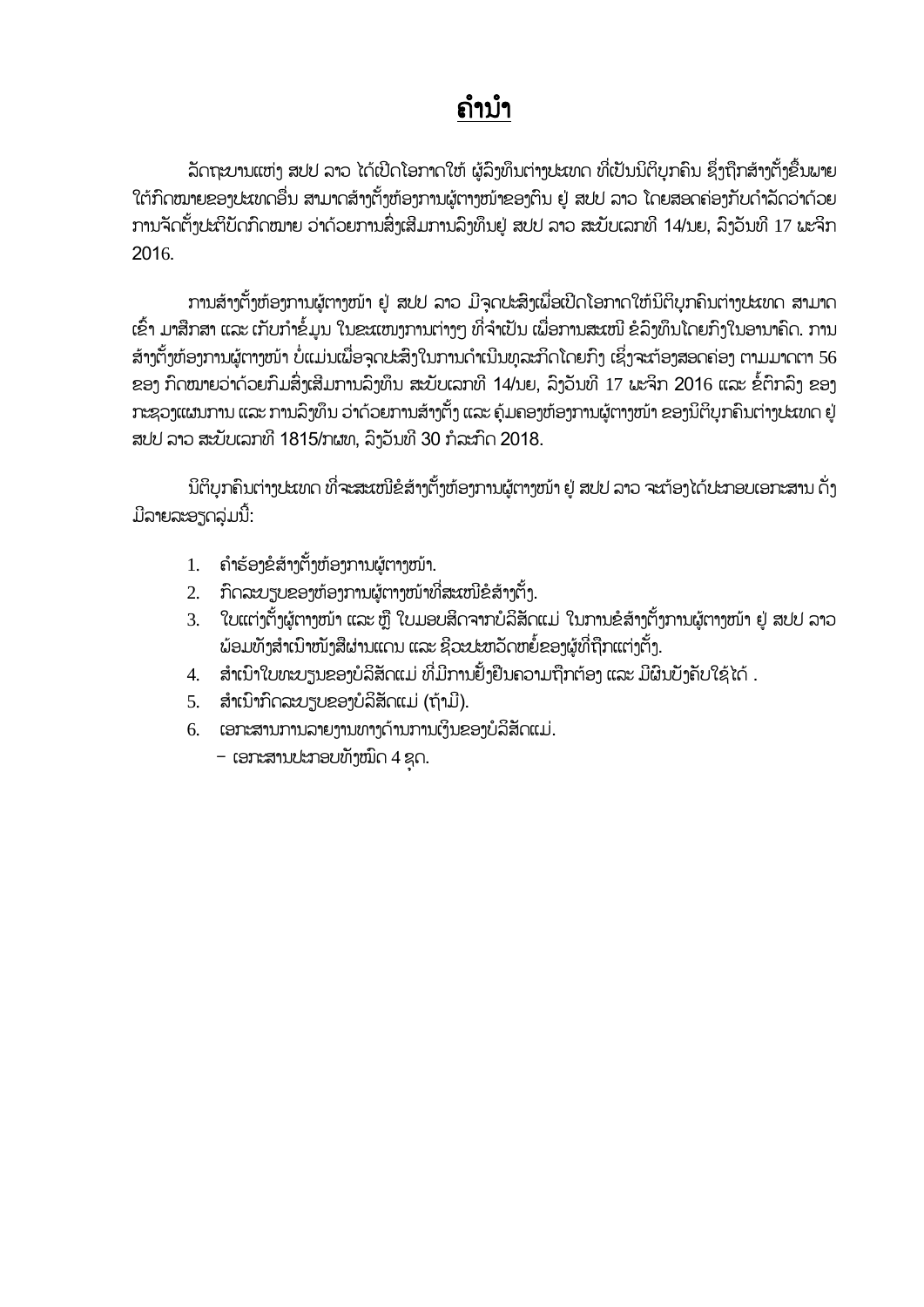### **Foreword**

The Government of Lao PDR enables legal entities, which exist in legal form (RO) in other countries, establish a representative Office in the Lao PDR in accordance with the Decree No. 114/PM, dated 17/11/2016 regarding the implementation of the Law on the Investment Promotion in the Lao PDR.

The establishment of a representative office in the Lao PDR is to enable foreign legal entities to conduct studies and gather information that are necessary for future direct investments. All activities of a representative office must be in compliance with Article 56 of the Investment Promotion Law, no 14/NA, dated 17 November 2016 and the Decision on Establishing and Managing the Representative Office of Foreign Legal Entities in Lao PDR no. 1815/MPI, dated 30 July 2018.

To complete your application, the following documents are required.

- 1. Application for the establishing the representative office.
- 2. Article of Association (AOA) of the representative office proposing the establishment.
- 3. Letter of agent appointment and/or Power of Attorney from the mother company to apply for a representative office establishment in Lao PDR with a copy of passport and brief biography of the appointed person.
- 4. Legalized copy of registration certificate of Mother Company.
- 5. Copy of regulations Article of Association (AOA) of main company (If available)
- 6. Statement report or Bank Account of Parent Company.
- Complementary documents in 4 sets in total.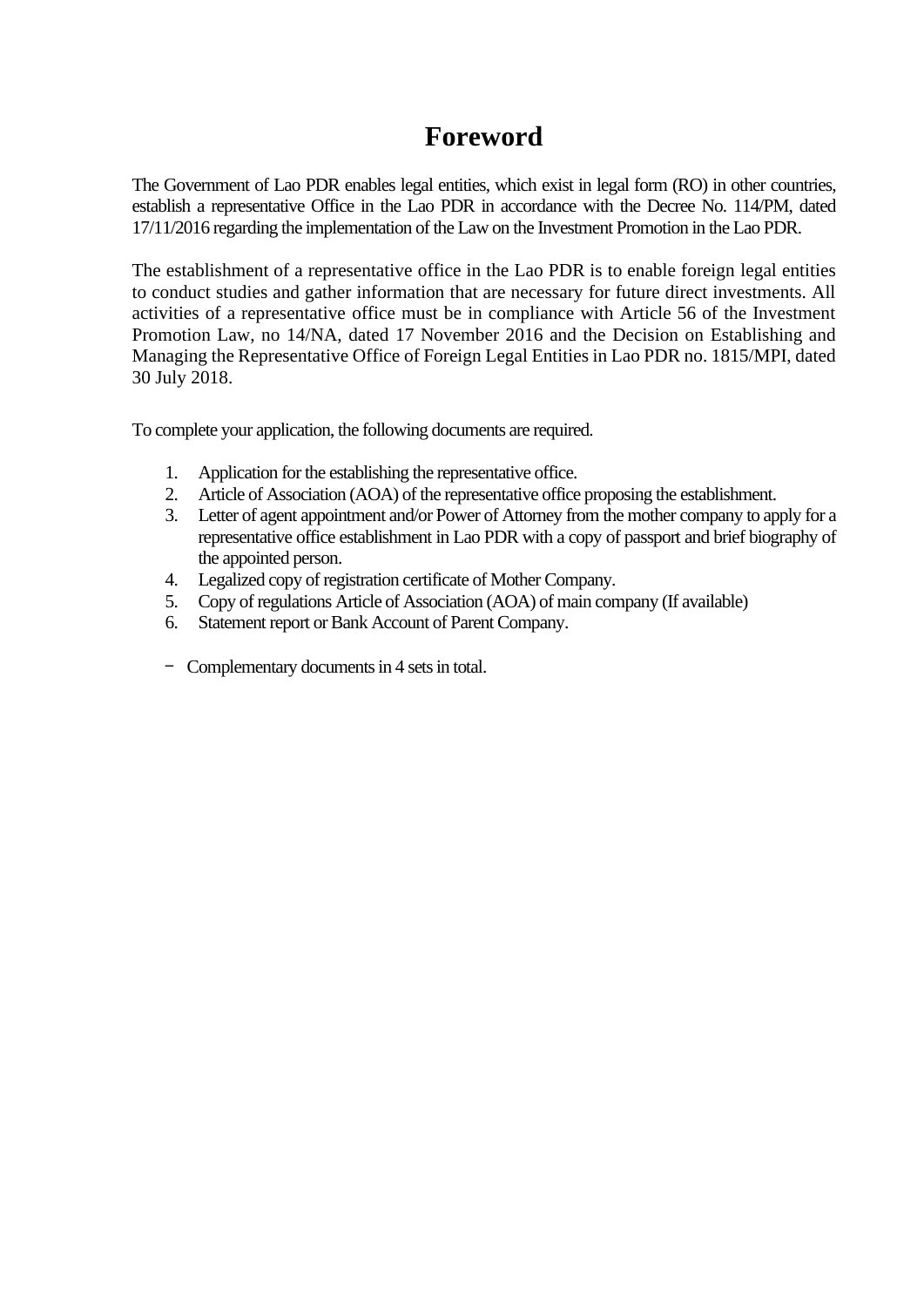#### ສາທາລະນະລັດ ປະຊາທິປະໄຕ ປະຊາຊົນລາວ **Lao People's Democratic Republic** ສັນຕິພາບ ເອກະລາດ ປະຊາທິປະໄຕ ເອກະພາບ ວັດທະນະຖາວອນ **Peace Independent Democracy Unity Prosperity**

### ກະຊວງ ແຜນກຳນ ແລະ ກຳນລົງທຶນ

Ministry of planning and Investment ກົມສົົ່ງເສີມກຳນລົງທຶນ Investment Promotion Department ຫຸ້ອງກຳນບໍລິກຳນ ກຳນລົງທຶນປະຕູດຽວ One Stop Service

# <u>ຄຳຮ້ອງຂໍສ້າງຕັ້ງ ຫ້ອງການຜູ້ຕາງໜ້າ</u> **Application for establishing of a Representative Office**

ຮຽນ : ທ່ຳນ ຫົວໜຸ້ຳກົມສົົ່ງເສີມກຳນລົງທຶນ (To: Director General of the Investment Promotion Department)

| (Subject: Proposal for the establishment of a Representative Office of |
|------------------------------------------------------------------------|
|                                                                        |

| ຜູ້ຕາງໜ້າຂອງບໍລິສັດແມ່, ຂໍຖືເປັນກຽດສະເໜີມາຍັງທ່ານ ເພື່ອຂໍສ້າງຕັ້ງຫ້ອງການຜູ້ຕາງໜ້າຢູ່ ສປປ ລາວ ດັ່ງລາຍ |  |  |
|------------------------------------------------------------------------------------------------------|--|--|
|                                                                                                      |  |  |
| Company I apply this proposal for the establishment of a representative office in Laos PDR with the  |  |  |
| following detailed description):                                                                     |  |  |

| ກິດຈະການຫຼັກຂອງບໍລິສັດແມ່ທີ່ດໍາເນີນຢູ່ປະຈຸບັນ: (Current main activities of the parent company |
|-----------------------------------------------------------------------------------------------|

):.............................................

.....................................................................................................................................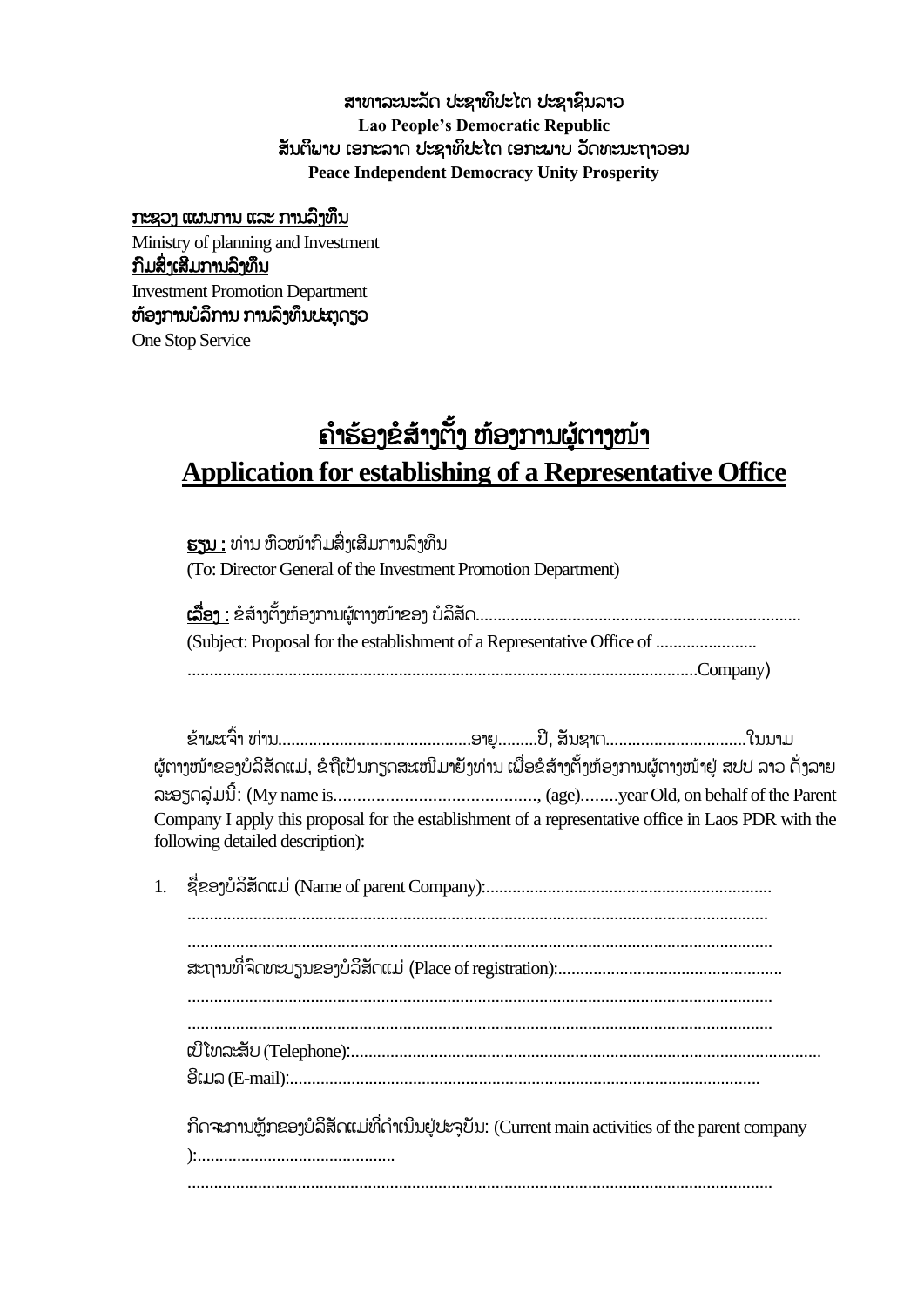| ອະນຸຍາດ (ໃນກໍລະນີ ມີຄວາມຕ້ອງການຂໍສຶກສາກິດຈະການອື່ນ ນອກຈາກກິດຈະການຂອງບໍລິສັດແມ່ ແມ່ນບໍ່                                                                                                                                                                                                                 |      |  |  |  |  |
|--------------------------------------------------------------------------------------------------------------------------------------------------------------------------------------------------------------------------------------------------------------------------------------------------------|------|--|--|--|--|
| ໃຫ້ເກີນ 1 ກິດຈະການ.):                                                                                                                                                                                                                                                                                  |      |  |  |  |  |
| (Proposed Activities: Gathering of information and Coordinating in business sectors relating the<br>main activities of the parent company (in case the proposal to conduct the study other than the<br>main activities of parent company, the foreign legal entities allow to conduct no more than one |      |  |  |  |  |
| ສະຖານທີ່ຕັ້ງສໍານັກງານ (Office Location):                                                                                                                                                                                                                                                               |      |  |  |  |  |
|                                                                                                                                                                                                                                                                                                        |      |  |  |  |  |
|                                                                                                                                                                                                                                                                                                        |      |  |  |  |  |
|                                                                                                                                                                                                                                                                                                        |      |  |  |  |  |
|                                                                                                                                                                                                                                                                                                        |      |  |  |  |  |
|                                                                                                                                                                                                                                                                                                        |      |  |  |  |  |
| (ກໍລະນີຕ້ອງການປ່ຽນແປງສະຖານທີ່ຕ້ອງແຈ້ງພາຍໃນ 15 ວັນ ຫຼັງຈາກມື້ຍື່ນຄຳຮ້ອງ) (Notification of                                                                                                                                                                                                               |      |  |  |  |  |
|                                                                                                                                                                                                                                                                                                        |      |  |  |  |  |
| change of address must be given within 15 days from the date of submission of this application<br>from)                                                                                                                                                                                                |      |  |  |  |  |
|                                                                                                                                                                                                                                                                                                        |      |  |  |  |  |
|                                                                                                                                                                                                                                                                                                        | US\$ |  |  |  |  |
|                                                                                                                                                                                                                                                                                                        |      |  |  |  |  |
|                                                                                                                                                                                                                                                                                                        |      |  |  |  |  |
|                                                                                                                                                                                                                                                                                                        |      |  |  |  |  |
|                                                                                                                                                                                                                                                                                                        |      |  |  |  |  |
| ງົບປະມານ ຄ່າໃຊ້ຈ່າຍຂອງຫ້ອງການຜູ້ຕາງໜ້າຢູ່ ສປປ ລາວ:<br>(Operating Costs of Representative Office in Laos PDR):                                                                                                                                                                                          |      |  |  |  |  |
|                                                                                                                                                                                                                                                                                                        |      |  |  |  |  |
|                                                                                                                                                                                                                                                                                                        |      |  |  |  |  |
| ແຜນການນຳໃຊ້ແຮງງານ ຈຳນວນ :                                                                                                                                                                                                                                                                              |      |  |  |  |  |

....................................................................................................................................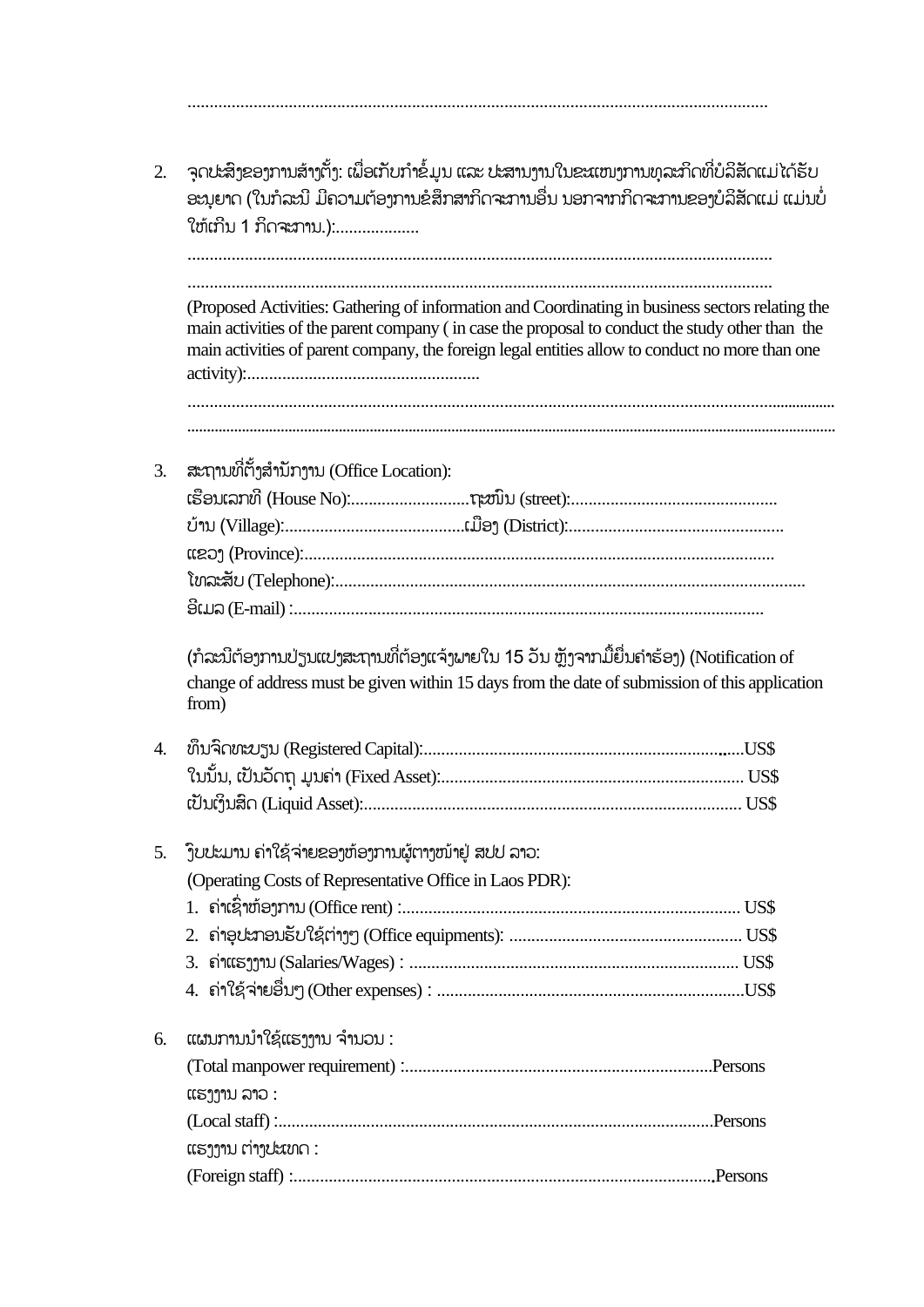ດັ່ງນັ້ນ, ຈຶ່ງຮຽນສະເໜີມາຍັງທ່ານ ເພື່ອພິຈາລະນາຕາມທີ່ເຫັນສຶມຄວນດ້ວຍ. (Your consideration and approval will be highly appreciated).

> ດ້ວຍຄວາມຍິນນັບຖືຢ່າງສູງ, (Faithfully yours)

ວ ນທີ/Date.........................................

### ລາຍເຊັນ ແລະ ຊື່ແຈ້ງ

(Applicant's Name and Signature)

ໝຳຍເຫດ **(Note):**

- $\hat{\varphi}$  ບໍລິສັດແມ່ຕ້ອງມີຖານະເປັນນິຕິບຸກຄົນຕາມກົດໝາຍຂອງປະເທດທີ່ຕຶນຈິດທະບຽນ 2 ປີຂື້ນໄປ. (The Parent company must have been existing and in operation for not less than two year)
- $\hat{\varphi}$  ທຶນຈິດທະບຽນຫ້ອງການຜູ້ຕາງໜ້າ ຢ່າງໜ້ອຍບໍ່ຫຼຸດ 50,000 (ຫ້າສິບພັນ) ໂດລາສະຫະລັດ. (The registered capital for representative office shall not be less than 50,000 (Fifty thousand) US dollars)